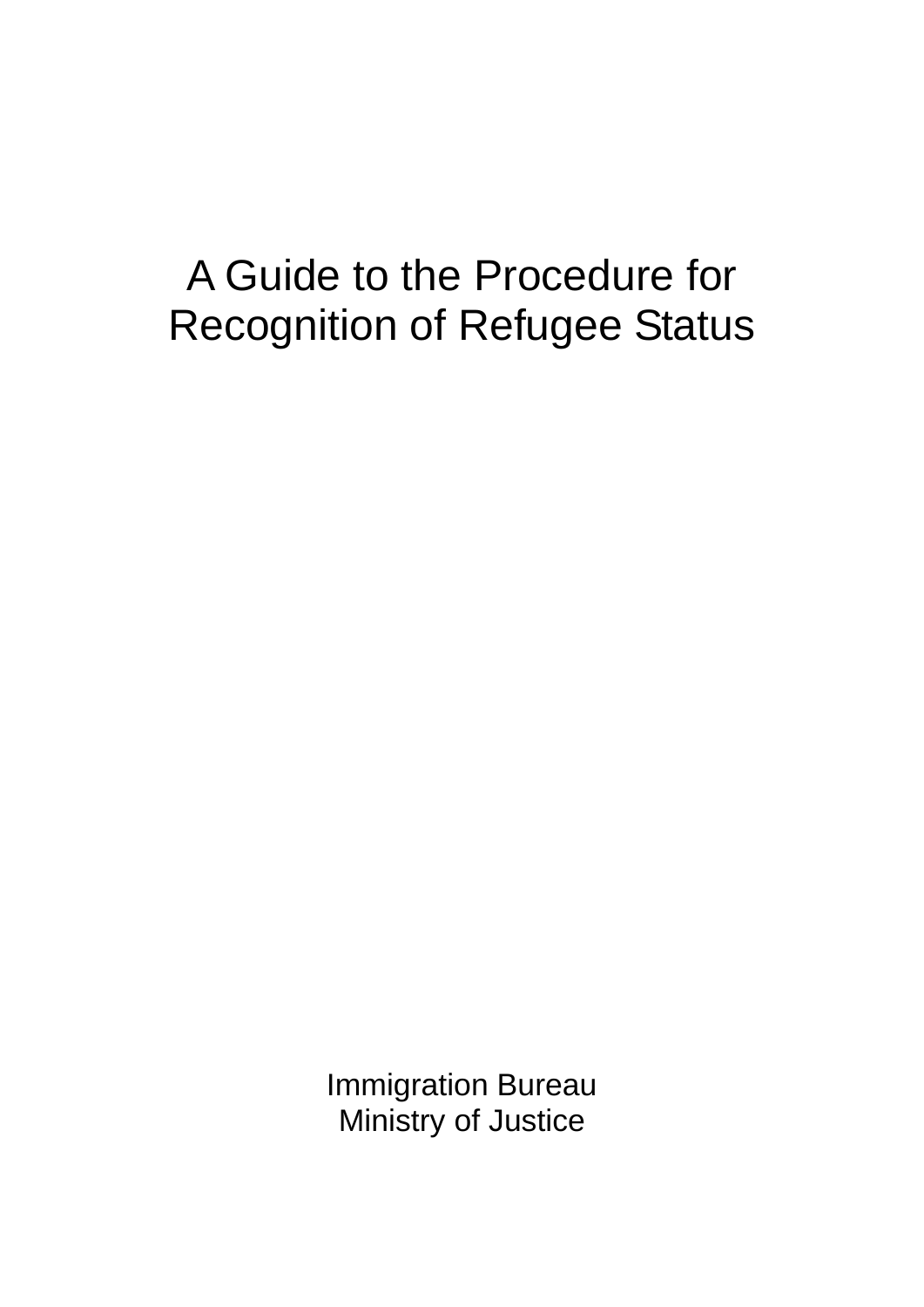#### INTRODUCTION

"A Guide to the Procedure for Recognition of Refugee Status" (the first version) based on the Immigration Control and Refugee Recognition Act, which was partially amended in 1981, was compiled for the purpose of establishing refugee recognition procedures in line with Japan's participation in the Convention relating to the Status of Refugees and related matters. The second version was published to make additions and alterations to the procedure guidelines because a bill partially amending the Immigration Control and Refugee Recognition Act with the aim of adding the Permission for Provisional Stay System and the Refugee Adjudication Counsellors System was passed on May 27, 2004 at the 159th ordinary session of the Diet and was promulgated on June 2, 2004. The third version was published to provide an additional description of temporary asylum procedures. The fourth version was published in accord with the enforcement of the Act for Partial Amendment of the Immigration Control and Refugee Recognition Act on July 9, 2012, while this fifth version was published based on a partial amendment of the Administrative Appeal Act on April 1, 2015.

> April 2016 Immigration Bureau, Ministry of Justice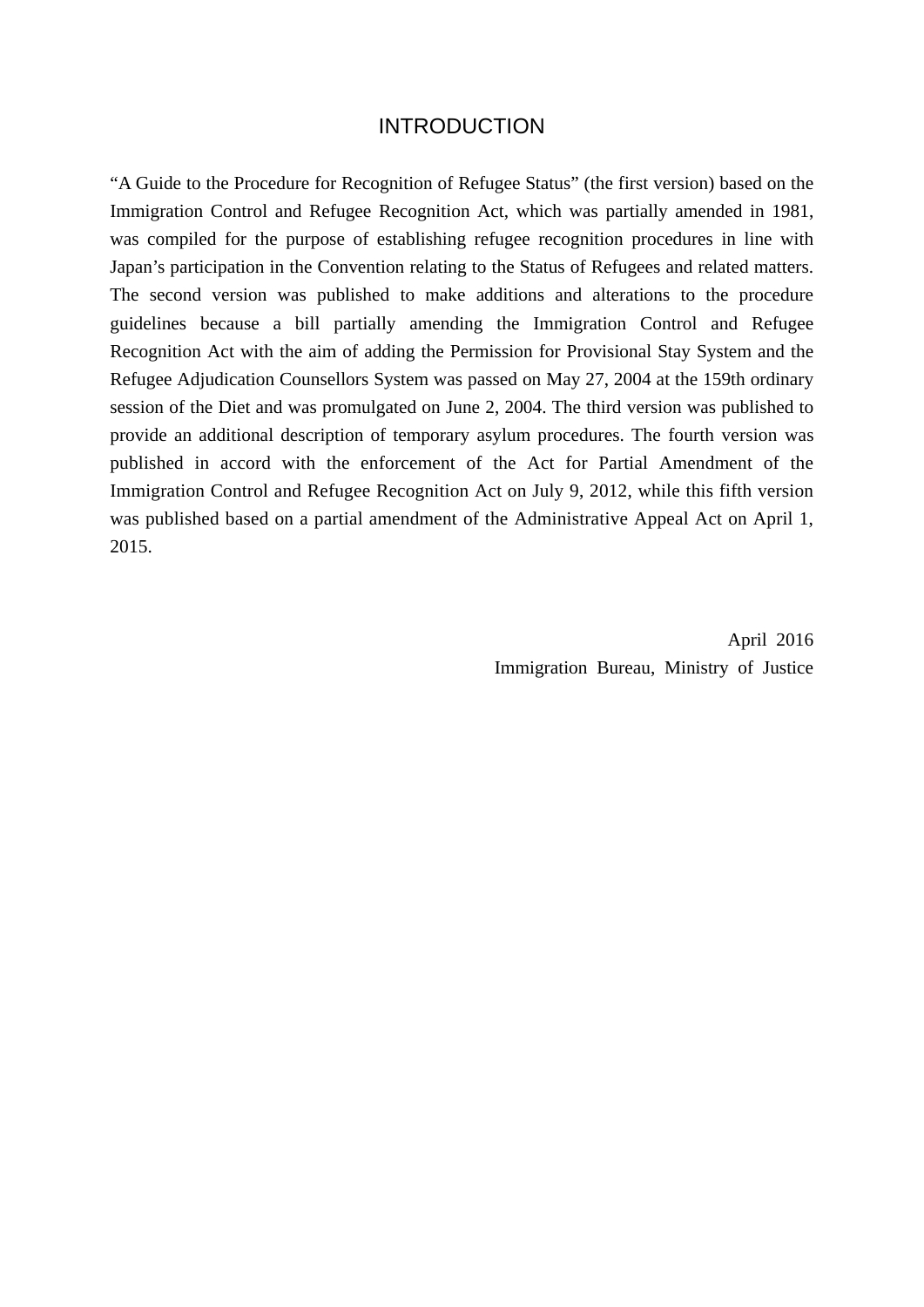### **CONTENTS**

|                   | SECTION 1. OUTLINE OF REFUGEE RECOGNITION SYSTEM OF JAPAN 1                     |  |
|-------------------|---------------------------------------------------------------------------------|--|
|                   | SECTION 2. RIGHTS OR BENEFITS ENJOYABLE FOR AN ALIEN RECOGNIZED<br>AS A REFUGEE |  |
|                   | Partial Relaxation of Conditions for Permanent Residence Permit 2<br>1.         |  |
|                   | 2.                                                                              |  |
|                   | 3.                                                                              |  |
| <b>SECTION 3.</b> |                                                                                 |  |
|                   | 1.                                                                              |  |
|                   |                                                                                 |  |
|                   |                                                                                 |  |
|                   |                                                                                 |  |
|                   |                                                                                 |  |
|                   | 2.                                                                              |  |
|                   |                                                                                 |  |
|                   |                                                                                 |  |
|                   | (3) Period of Provisional Stay and the Extension of the Period 6                |  |
|                   |                                                                                 |  |
|                   |                                                                                 |  |
|                   | 3.                                                                              |  |
|                   | 4.                                                                              |  |
| <b>SECTION 4.</b> |                                                                                 |  |
|                   | 1.                                                                              |  |
|                   |                                                                                 |  |
|                   |                                                                                 |  |
|                   |                                                                                 |  |
|                   | (4) Necessary Documents for Requesting an Administrative Review  8              |  |
|                   | 2.                                                                              |  |
|                   | 3.                                                                              |  |
|                   |                                                                                 |  |
|                   | 1.                                                                              |  |
|                   | 2.                                                                              |  |
|                   |                                                                                 |  |
|                   |                                                                                 |  |
|                   | 3.                                                                              |  |
|                   | 4.                                                                              |  |
|                   | SECTION 6. LANDING PERMISSION FOR TEMPORARY REFUGE 12                           |  |
|                   | 1.                                                                              |  |
|                   |                                                                                 |  |
|                   |                                                                                 |  |
|                   | 2.                                                                              |  |
|                   |                                                                                 |  |
|                   |                                                                                 |  |
|                   | Issuance of Certificate of Permission for Temporary Refuge  13<br>3.            |  |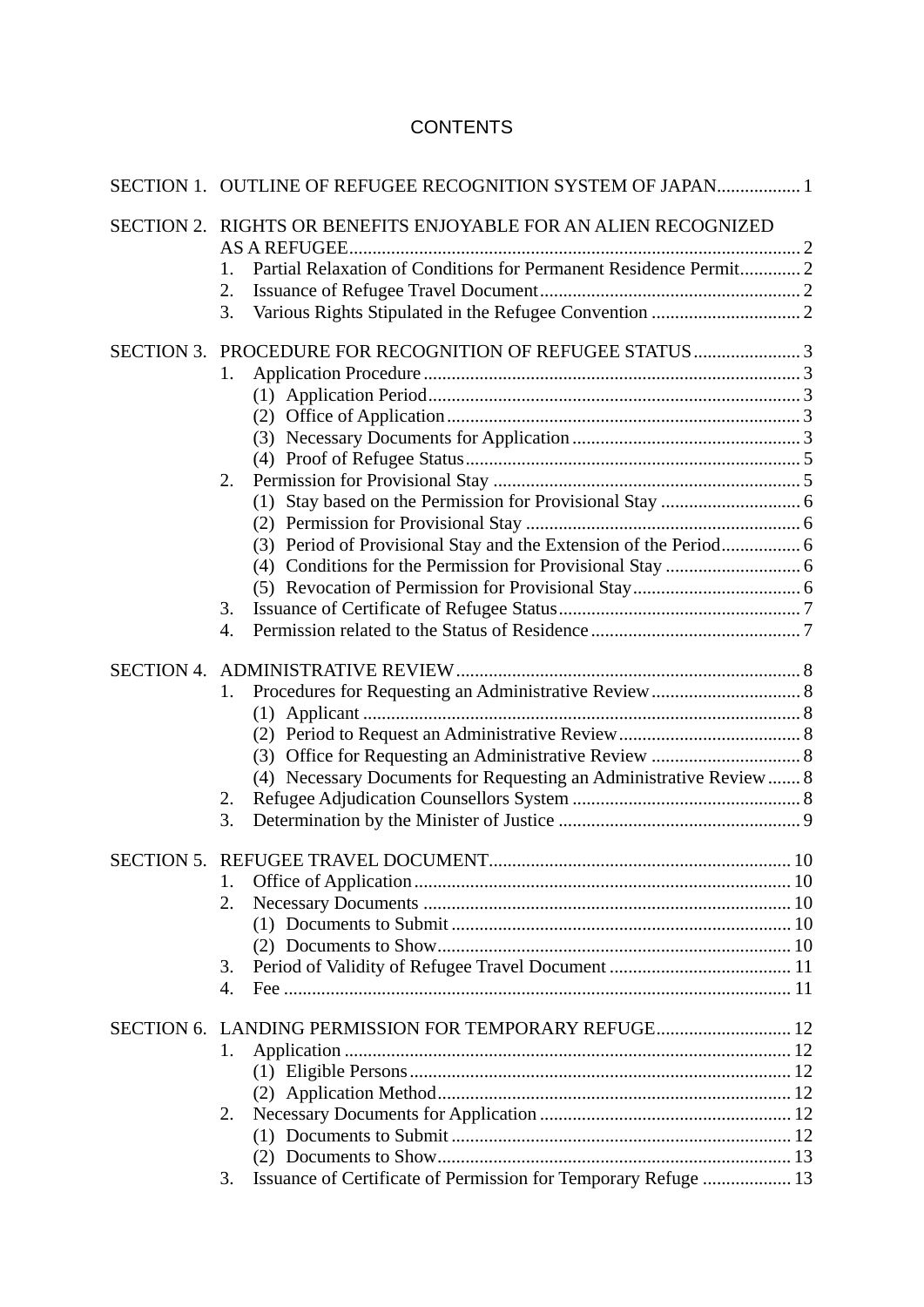|--|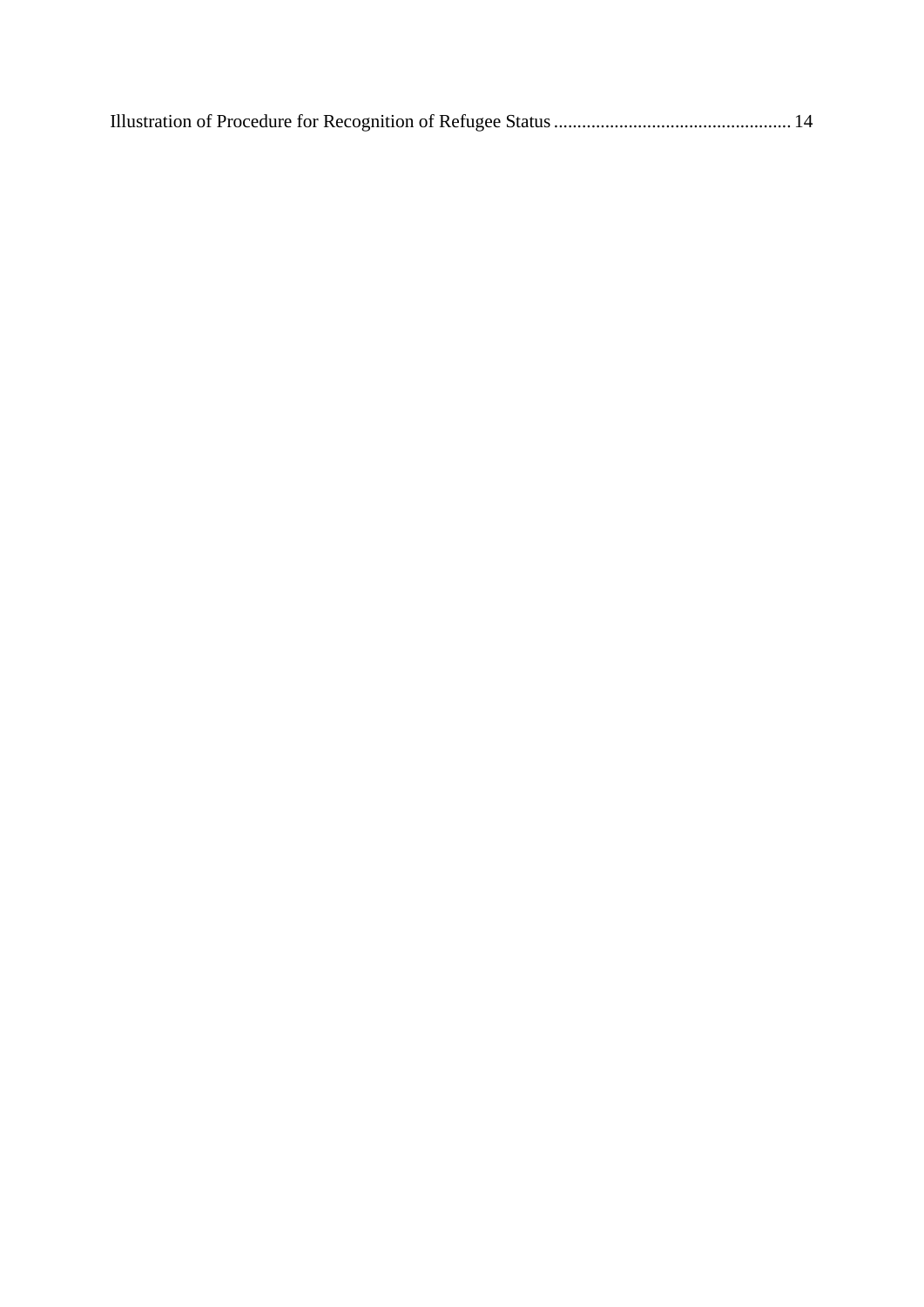# SECTION 1. OUTLINE OF REFUGEE RECOGNITION SYSTEM OF JAPAN

As the Convention relating to the Status of Refugees (hereinafter referred to as "the Refugee Convention") and the Protocol relating to the Status of Refugees (hereinafter referred to as "the Protocol") were put into effect for Japan in 1982, the system of refugee recognition was established for the purpose of domestic implementation of these provisions of the treaties. Under this system, an alien who is a refugee may apply for refugee recognition and be recognized as a refugee by the Minister of Justice, and may avail him/herself of the protection as a refugee as prescribed in the Refugee Convention.

The word "refugee" in this Guide means a refugee as defined in Article 1 of the Refugee Convention or in Article 1 of the Protocol: a person who is outside the country of his/her nationality owing to a well-founded fear of being persecuted for reasons of race, religion, nationality, membership of a particular social group or political opinion and is unable or, owing to such fear, is unwilling to avail him/herself of the protection of that country.

The procedure for refugee recognition is to investigate and determine whether an alien is eligible for the status of refugee or not.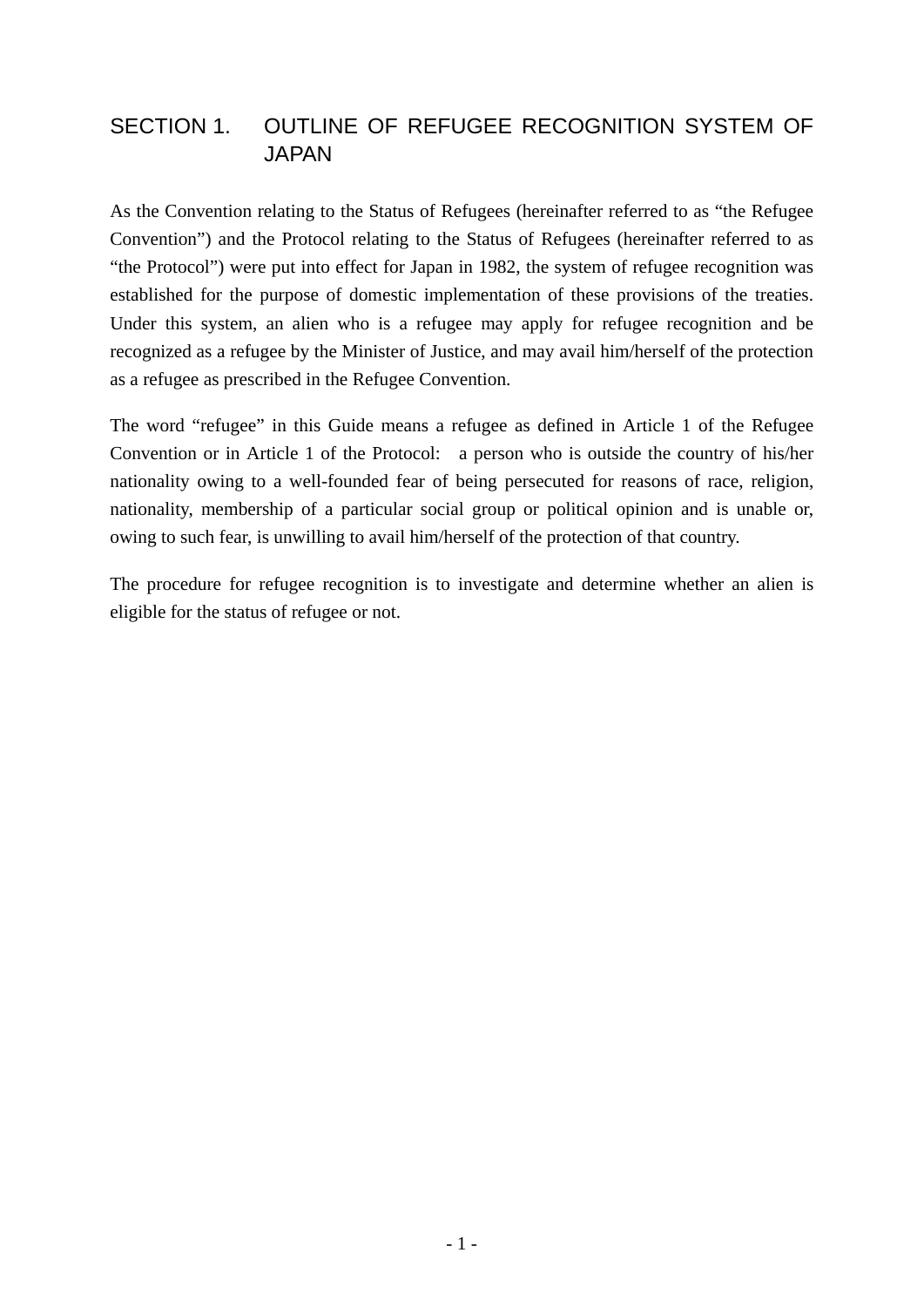# SECTION 2. RIGHTS OR BENEFITS ENJOYABLE FOR AN ALIEN RECOGNIZED AS A REFUGEE

The following are examples of the rights or benefits that an alien recognized as a refugee is entitled to enjoy.

#### 1. Partial Relaxation of Conditions for Permanent Residence Permit

When an alien staying in Japan wants to obtain permission for permanent residence, he/she must meet the following two conditions.

- He/she is of good conduct.
- He/she has sufficient income, assets or ability to support him/herself.

An alien staying in Japan with the refugee status may be granted permission for permanent residence at the discretion of the Minister of Justice even if he/she does not meet the second condition.

#### 2. Issuance of Refugee Travel Document

When an alien recognized as a refugee intends to travel to a foreign country, he/she may be issued a refugee travel document. An alien who has a refugee travel document may depart from and enter Japan any number of times within the term of validity described in the document.

#### 3. Various Rights Stipulated in the Refugee Convention

An alien recognized as a refugee, in principle, may be accorded the same treatment as a citizen of a signatory nation [of the Refugee Convention] or an ordinary alien with regard to various rights stipulated in the Refugee Convention. Japan accords to refugees the same treatment as is accorded to Japanese nationals with respect to qualifications as recipients of the National Pension Plan, Child Support Allowance, Welfare Allowance and similar benefits.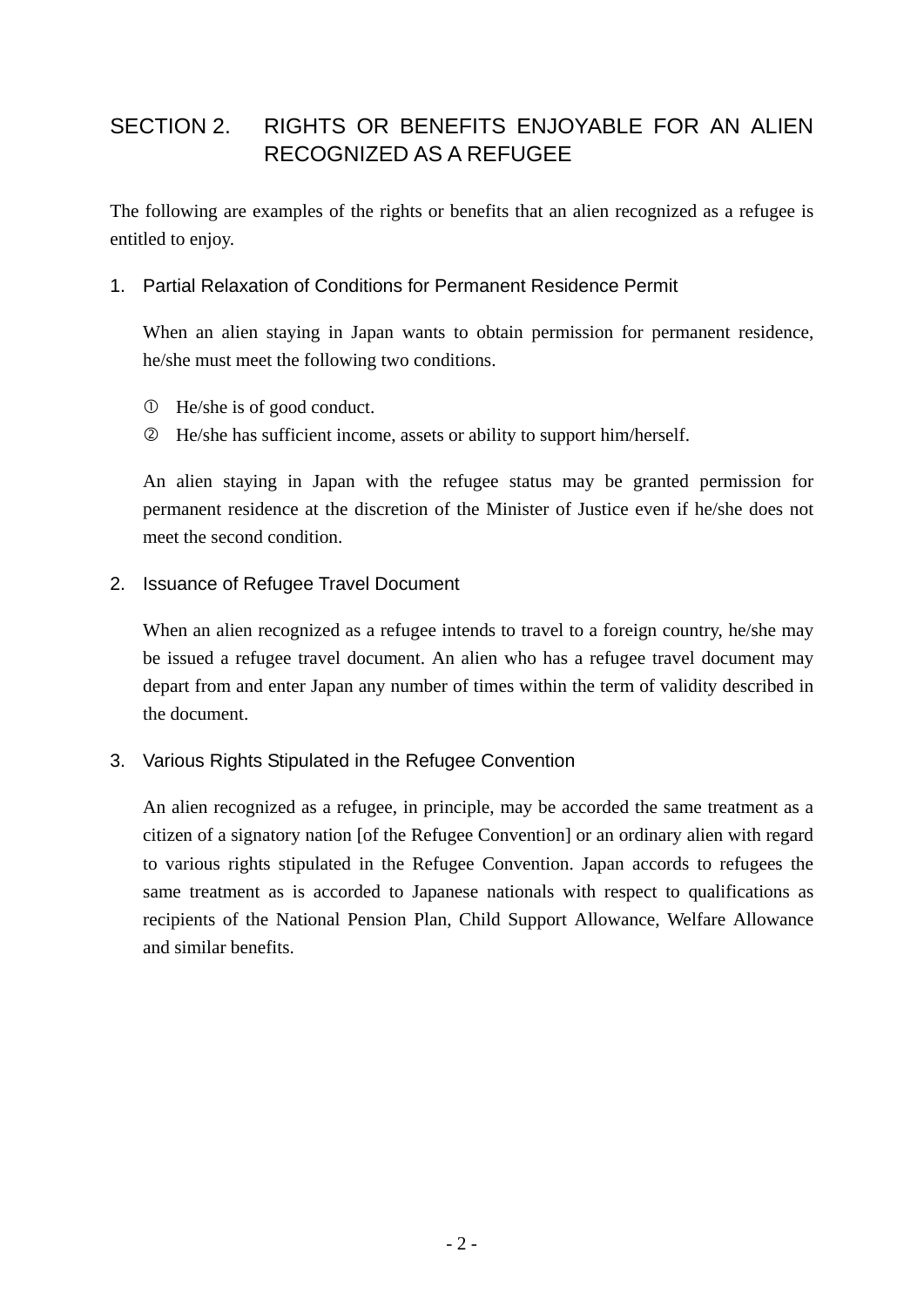# SECTION 3. PROCEDURE FOR RECOGNITION OF REFUGEE **STATUS**

#### 1. Application Procedure

(1) Application Period

There is no provision that restricts the period of application for refugee recognition.

(2) Office of Application

Application for recognition of refugee status is accepted by the regional immigration bureau, district immigration office or branch office that has jurisdiction over the place of residence, etc. of the applicant.

An applicant shall appear in person in order to make an application. However, if the applicant is under 16 years of age or cannot appear in person because of illness or any other unavoidable reasons, the application may be made by his/her father or mother, spouse, child or another relative on behalf of the applicant.

For a list of divisions in charge of applications available in each regional immigration bureau and district immigration office, refer to last page of this guide.

(3) Necessary Documents for Application

The following documents should be prepared for an application. An alien who cannot fill out an Application Form because of an injury or physical disability may make oral statements on the matters to an immigration inspector or to a refugee inquirer instead of the application form.

- (i) Documents to Submit
	- a. Application for Recognition of Refugee Status (The application form is available at the office of application.) 1 copy
	- b. Material showing that the applicant is a refugee (Including the statement to assert that he/she is a refugee.) 1 copy
	- c. Photographs (Must meet all of the requirements listed below, with the applicant's full name written on the back.) 2 copies (However, an alien without a legal status of residence must submit 3 copies of his/her photograph.)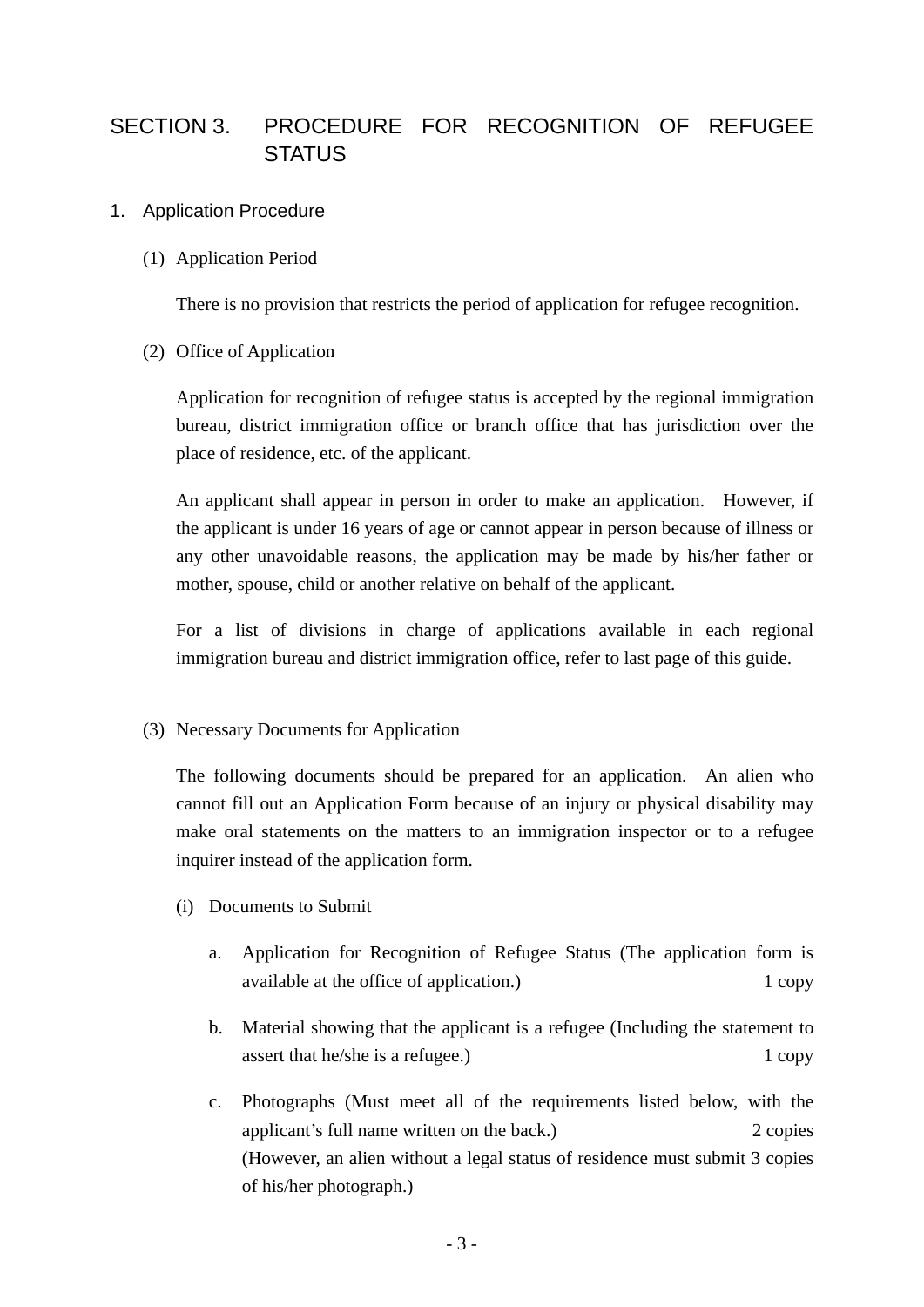(Requirements)

- (a) The photo must cover the applicant him/herself, and the applicant only.
- (b) The photo's dimension:

The main portion of the photo, excluding the margin, must meet the following dimensional specifications. (It must show the applicant's whole face, from the top of the head (including the hair) through the end of the chin.)



- (c) The applicant must look straight ahead, without a cap or hat. (In case the applicant is unable to submit such photos, for some religious or medical reason, he/she is to submit a written statement [with no specified format] explaining such a reason.)
- (d) The photo must not have any background or shadow.
- (e) The photo must contain a clear image. (In focus, without stain, blemish, or a hole. No shadow. No part of the face covered by clothes or hair. No background. For samples and examples, please see the application photos in the Immigration Bureau's website.)
- (f) The photo must be taken within 3 months before the submission. (In case the applicant is unable to submit such a photo for some justifiable reason, for instance he/she was long hospitalized, he/she is to submit the latest photo available.)
- d. In case the applicant is unable to show his/her passport or Certificate of Status of Residence, he/she must submit a written document why he/she is unable to. 1 copy
- (ii) Documents to Show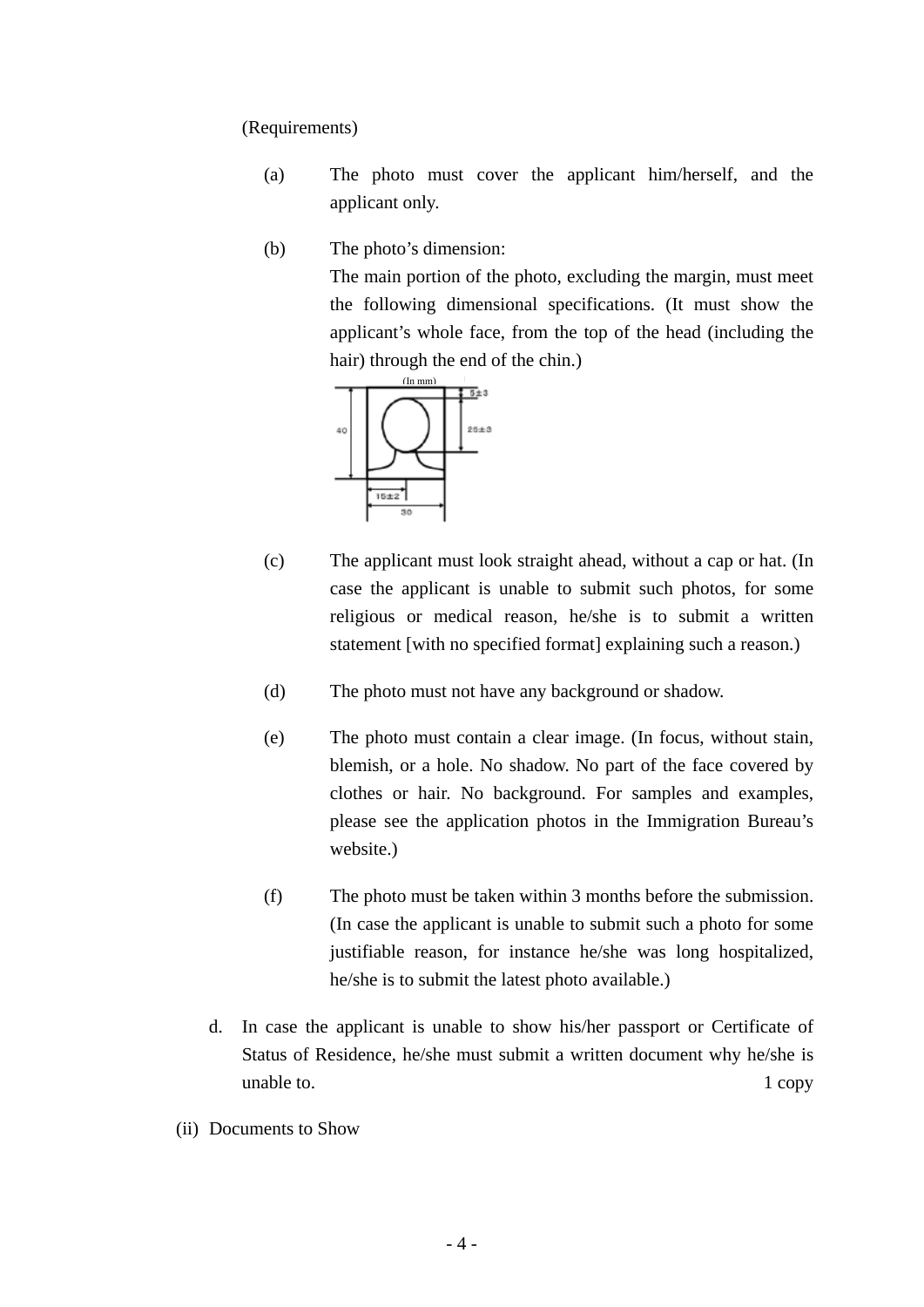- a. Passport and Resident Card, if the applicant is a medium-to-long-term resident
- b. Passport and Certificate of Special Permanent Resident, if the applicant is such a resident
- c. Passport or Certificate of the Status of Residence, if the applicant is neither a medium-to-long-term resident nor a special permanent resident (If the applicant is on a provisional release, the certificate of provisional release)
- d. If the applicant is permitted to land in Japan on a provisional landing permit, a landing permission for crew members, an emergency landing permit, a landing permission due to distress, or a landing permission for a temporary refuge, the certificate of the relevant permission
- (4) Proof of Refugee Status

Recognition of refugee status will be based on the materials submitted by the applicant. Therefore, an applicant him/herself is expected to prove that he/she is a refugee by substantial evidence or by testimony of persons concerned. In case such evidence documents (including the relevant written statements) are in a language other than Japanese, an applicant must submit their Japanese translations as well.

When sufficient proof cannot be established from the materials submitted by the applicant, a refugee inquirer will inquire into the facts stated by the applicant through interview with the applicant or reference to public offices, etc. and make efforts so that an appropriate recognition of refugee status could be granted.

2. Permission for Provisional Stay

When an alien without a legal status of residence such as an undocumented resident applies for refugee recognition for the purpose of stabilizing his/her legal status, he/she is permitted to temporarily stay in Japan and deportation procedures are suspended if he/she meets certain requirements such as that an application for refugee recognition is submitted within six months after he/she disembarked in Japan (or the day he/she became aware of the fact that the circumstances in connection with which he/she may become a refugee arose while he/she is in Japan) or he/she directly entered Japan from a territory where he/she may suffer the persecutions that are stipulated in the Refugee Convention.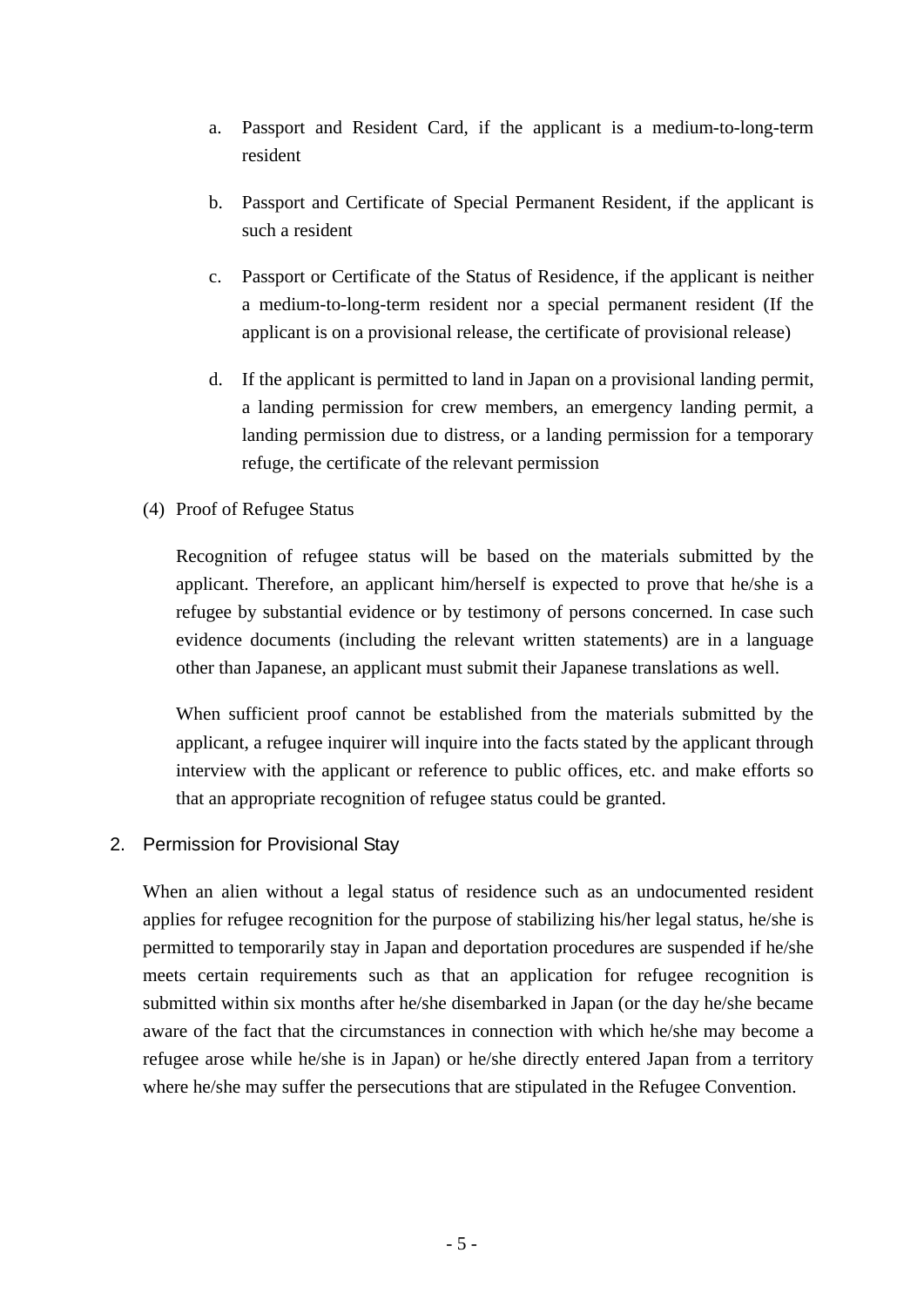It is not necessary to separately apply for a Permission for Provisional Stay additionally because judgment on the permission is given based on documents submitted by an applicant for refugee recognition, including an application form for refugee recognition.

(1) Stay based on the Permission for Provisional Stay

With the Permission for Provisional Stay, deportation procedures are suspended temporarily. An alien may legally stay in Japan until the permission period elapses due to the expiration of the period of Provisional Stay or other reasons.

(2) Permission for Provisional Stay

A Permission for Provisional Stay is issued to an alien who is permitted to temporarily stay in Japan by the Minister of Justice.

He/she is always required to carry this document during the period of permission.

(3) Period of Provisional Stay and the Extension of the Period

In principle, the period of Provisional Stay is six months.

Application for the extension of the period of Provisional Stay is received from ten days before the expiration, and application forms are distributed by each regional immigration bureau, district immigration office and branch office.

(4) Conditions for the Permission for Provisional Stay

The place of residence and the range of activities of a person who is permitted to temporarily stay in Japan are subject to restrictions. Regarding activities in Japan, he/she will be subject to various conditions such as that he/she is prohibited from being employed, and he/she is obliged to appear at a specified place on a designated date to cooperate for refugee recognition procedures when requested by the refugee inquirer.

(5) Revocation of Permission for Provisional Stay

Permission for Provisional Stay may be revoked if a person who is permitted to temporarily stay in Japan violates the set conditions, if he/she dishonestly submits falsified documents to be recognized as a refugee, if he/she makes a false statement, and in other similar cases.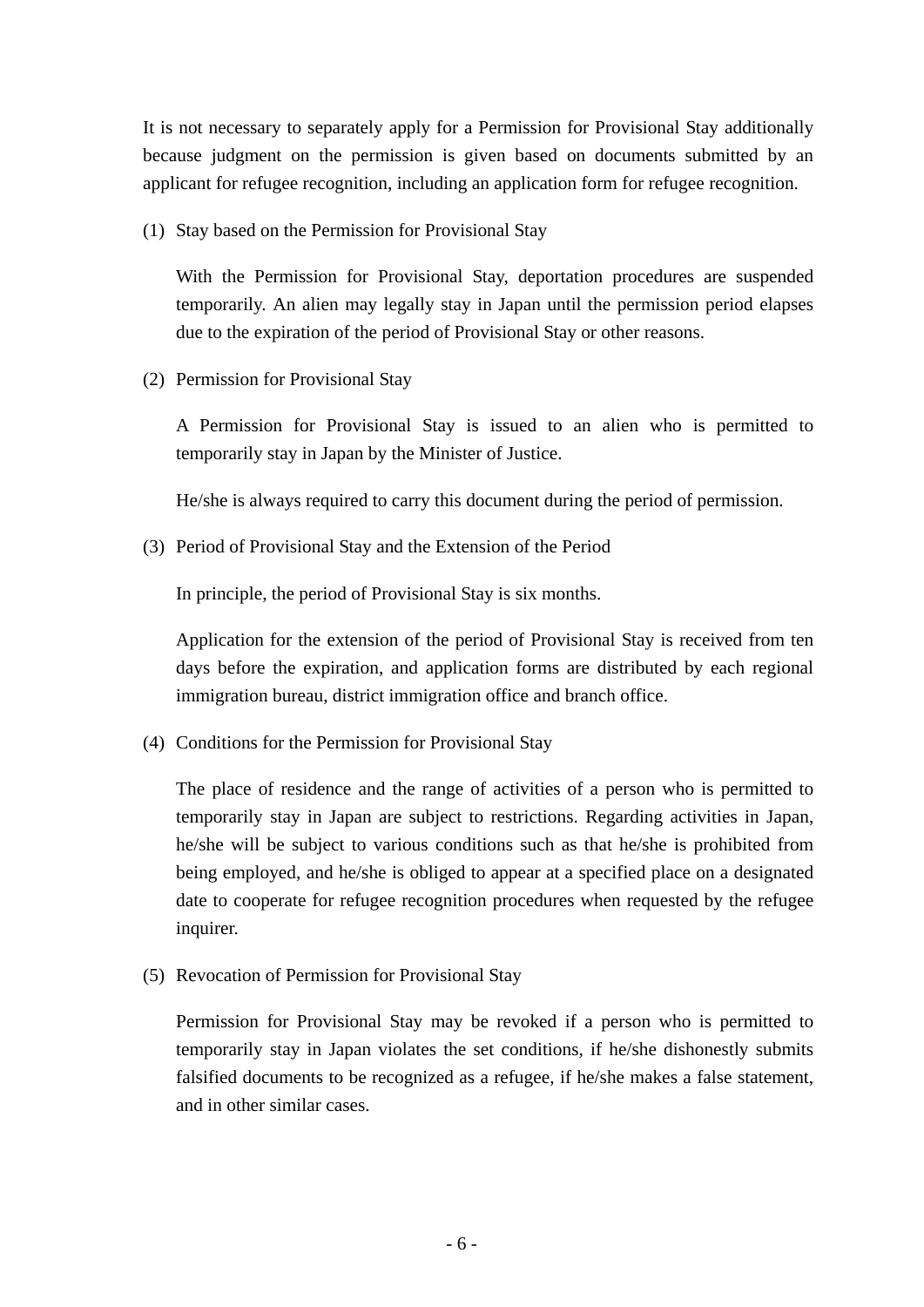#### 3. Issuance of Certificate of Refugee Status

A Certificate of Refugee Status is issued to an alien who is recognized as a refugee by the Minister of Justice. When seeking various protection measures as a refugee, the refugee can present this Certificate to prove his/her status as a refugee.

#### 4. Permission related to the Status of Residence

When an alien who is recognized as a refugee has not acquired a legal status of residence yet, an equivalent status of residence as a fixed domicile resident is given to him/her if he/she meets certain requirements such as that an application for refugee recognition is submitted within six months after he/she disembarked in Japan or he/she directly entered Japan from a territory where he/she may suffer the persecutions set forth in the Refugee Convention.

Even if those requirements are not met, an alien may be exceptionally permitted to live in Japan when there is a special reason for permitting his/her residence in Japan.

In case an applicant's time period of stay in Japan exceeds three months, as a result of such permission, a Resident Card is issued to him/her.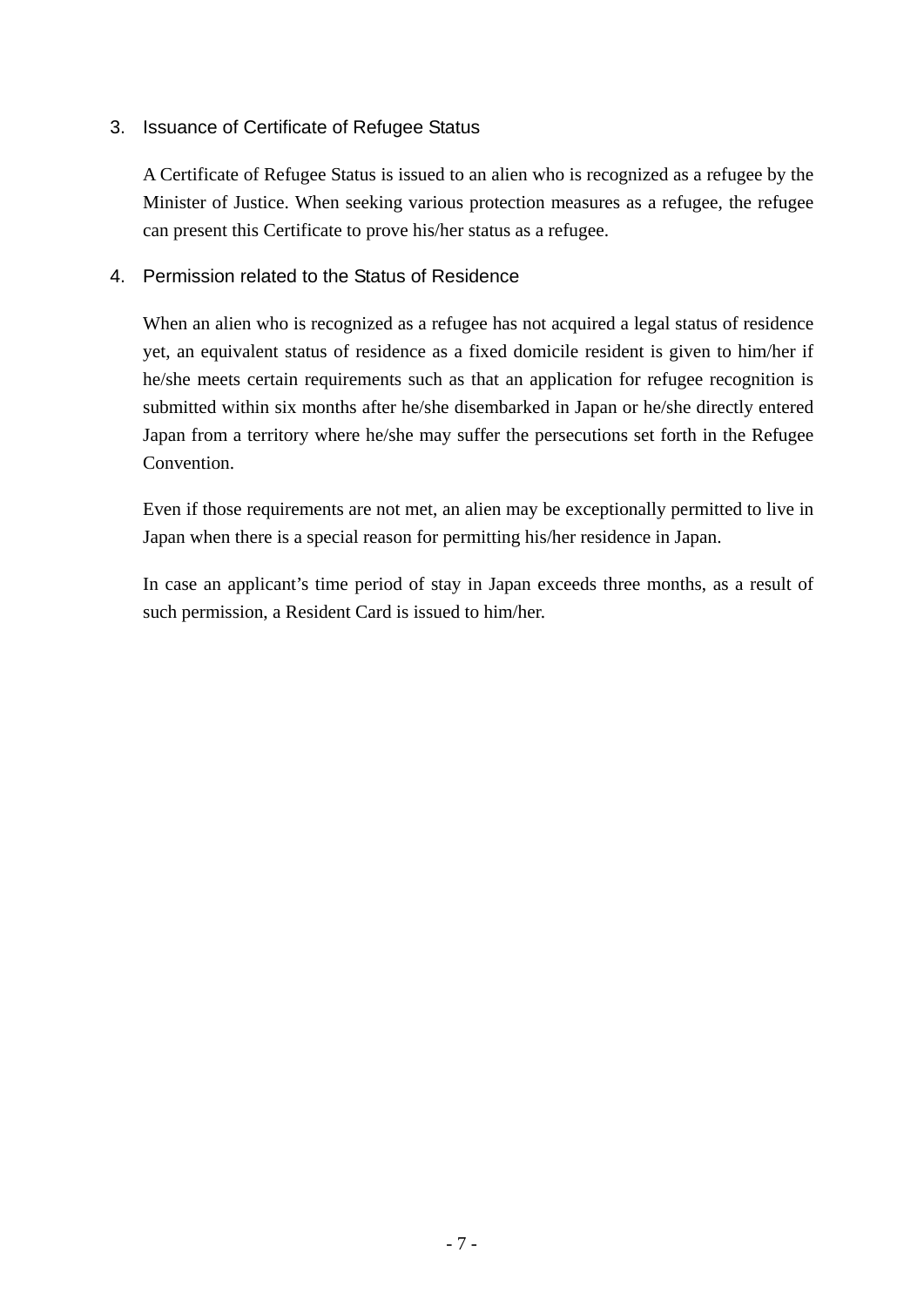## SECTION 4. ADMINISTRATIVE REVIEW

#### 1. Procedures for Requesting an Administrative Review

#### (1) Applicant

An alien who was not recognized as a refugee despite application for recognition of refugee status or whose recognition of refugee status has been revoked after being recognized as a refugee may request an administrative review to the Minister of Justice.

(2) Period to Request an Administrative Review

An administrative review must be requested within seven days from the date the alien receives the notice of refusal of refugee status or of revocation of refugee status. However, if any unavoidable circumstance such as a natural disaster prevents him/her from doing so, he/she may request an administrative review even after 7 days have passed.

(3) Office for Requesting an Administrative Review

An administrative review can be requested at the regional immigration bureau, district office or branch office that has jurisdiction over the place of residence of the applicant as in the case of an application for recognition of refugee status.

An administrative review may be requested by proxy or by sending the necessary documents by mail.

For a list of offices to request an administrative review at the respective regional immigration bureaus and district immigration offices, refer to last page of this guide.

(4) Necessary Documents for Requesting an Administrative Review

The following documents must be submitted:

a. Request for Administrative Review Form 1 copy

## 2. Refugee Adjudication Counsellors System

The Refugee Adjudication Counsellors are appointed from among academic experts on legal issues or international affairs who have a respectable personality and can make fair judgments on requested administrative review. The refugee examination counselors are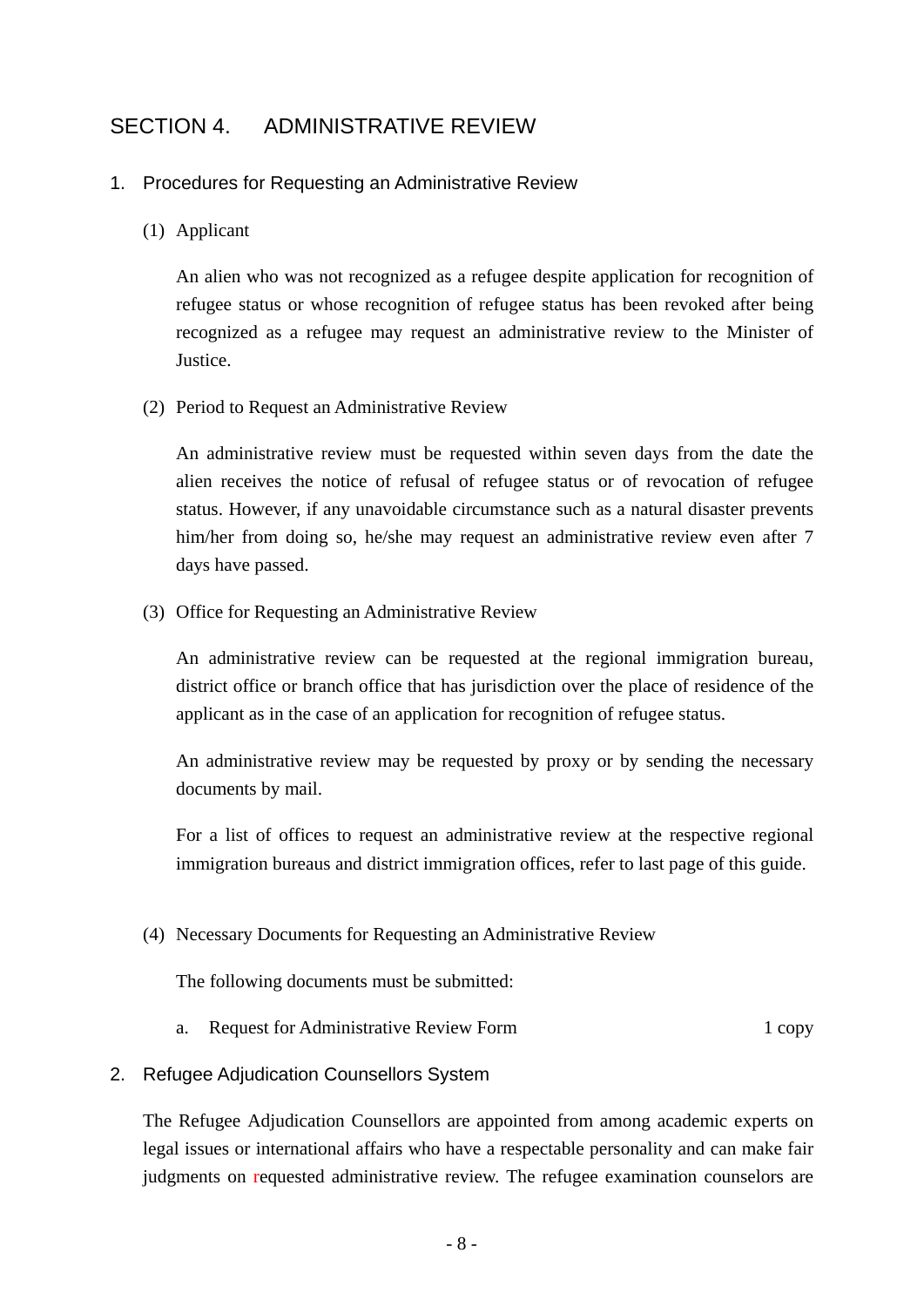treated as "inquiry commissioners" who are subject to the Administrative Appeal Act. They are mandated with leading the inquiry and expressing their opinion to the Minister of Justice. In addition, the Minister of Justice is obligated to hear the opinions of the refugee examination counselors when making a determination on a request for an administrative review.

3. Determination by the Minister of Justice

A Certificate of Refugee Status is issued to an alien if the Minister of Justice determines that his/her administrative review is reasonable and recognizes him/her as a refugee.

If an alien who is recognized as a refugee meets certain requirements, a status of residence as a fixed domicile resident is given to him/her and he/she is permitted to live in Japan.

Even if these requirements are not met, an alien may be exceptionally permitted to live in Japan when there is a special reason for permitting his/her residence in Japan.

In case an applicant's time period of stay in Japan exceeds three months, as a result of such permission, a Resident Card is issued to him/her.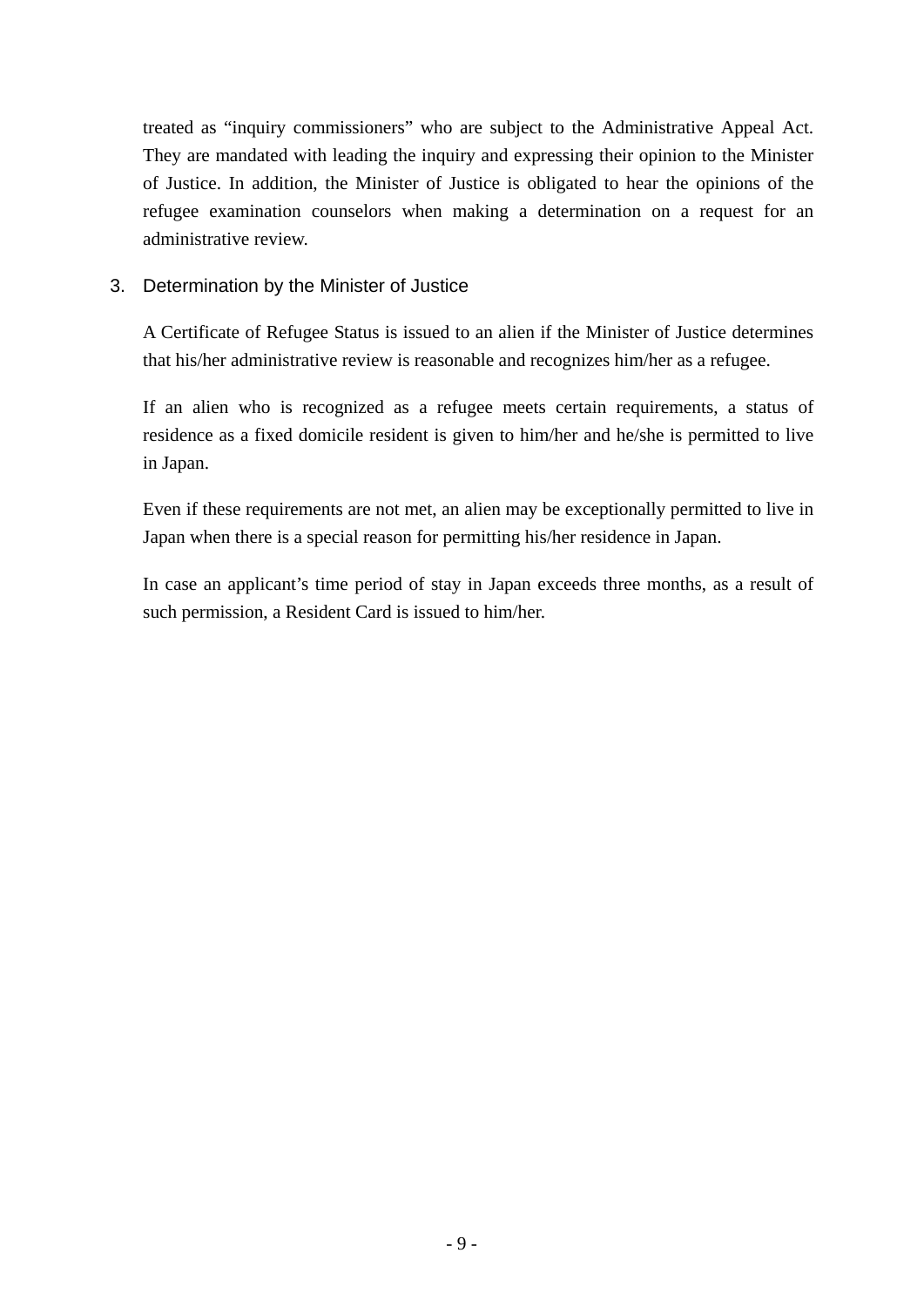## SECTION 5. REFUGEE TRAVEL DOCUMENT

When an alien recognized as a refugee who resides in Japan intends to leave the country, he/she may be issued a Refugee Travel Document from the Minister of Justice.

1. Office of Application

The office of application for issuance of Refugee Travel Document is the same as the office of application for recognition of refugee status (See SECTION 3.1.(2)). In principle, an applicant must make the application by appearing in person, but applications may be made by his/her father or mother, spouse, child or another relative on behalf of the applicant if the applicant is under 16 years of age or cannot appear in person because of illness or any other unavoidable reasons. In such a case, the proxy must show his passport, Resident Card, certificate of birth, a copy of his/her certificate of residence, or another type of prima facie evidence to his/her qualification to act as a proxy.

#### 2. Necessary Documents

- (1) Documents to Submit
	- a. Application for Refugee Travel Document (The application form is delivered by the office of application.) 1 copy
	- b. Photograph (a  $5 \times 5$  cm, bare-headed, full face, bust photograph taken within six months before the day of submission with the applicant's full name and the date of birth on the back) 2 copies
	- c. Refugee Travel Document (In case the applicant already has this document issued)
	- d. In case the applicant already has his/her Refugee Travel Document but is unable to submit it, a document describing the reason why he/che is unable to. 1 copy
	- e. In case the applicant is unable to show his/her passport or Certificate of Status of Residence, a document describing the reason why he/she is unable to. 1 copy
- (2) Documents to Show
	- a. Certificate of Refugee Status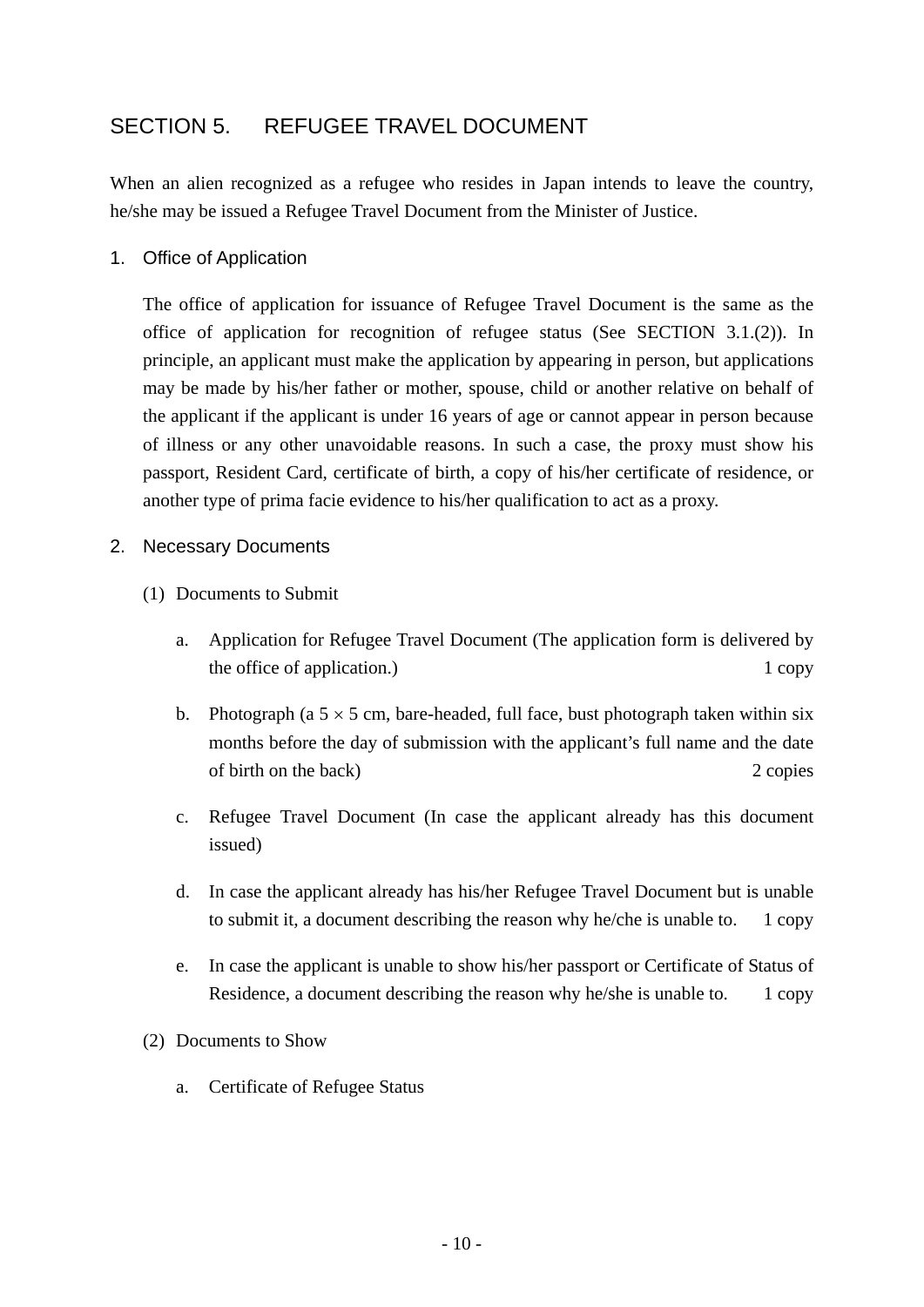- b. Passport (excluding Refugee Travel Document issued by the Japanese government) and Resident Card, if the applicant is a medium-to-long-term resident in Japan
- c. Passport and Certificate of Special Permanent Resident, if the applicant is a special permanent resident
- d. Passport or Certificate of Status of Residence, if the applicant is neither a medium-to-long-term resident nor a special permanent resident.
- (Note) In case a proxy makes an application, if the application requires showing of the applicant's passport or Certificate of Status of Residence, the proxy must make copies of them and write in them, in a way appropriate, that the proxy is making the application as well as the proxy's name. Then, the proxy must let the applicant have the copies, while the application procedure is in progress.
- 3. Period of Validity of Refugee Travel Document

The Refugee Travel Document is valid for one year. During the period of validity the holder may leave and enter Japan as any number of times. When, however, regardless of the validity of the Refugee Travel Document, an "authorized period of entry into Japan" is determined, such as the case when the remaining authorized period of stay in Japan is less than one year, the holder must enter Japan before the authorized period of entry into Japan expires. The authorized period of entry into Japan is shown at item 2 on the first page of the Refugee Travel Document. The holder of the Refugee Travel Document is always expected to make sure of the authorized period of entry into Japan and not to confuse it with the period of validity of the Refugee Travel Document.

#### 4. Fee

Upon the issuance of a Refugee Travel Document, a necessary fee will be charged. For an extension of the period of validity of a Refugee Travel Document in a foreign country, the fee required in the currency of that country will be charged.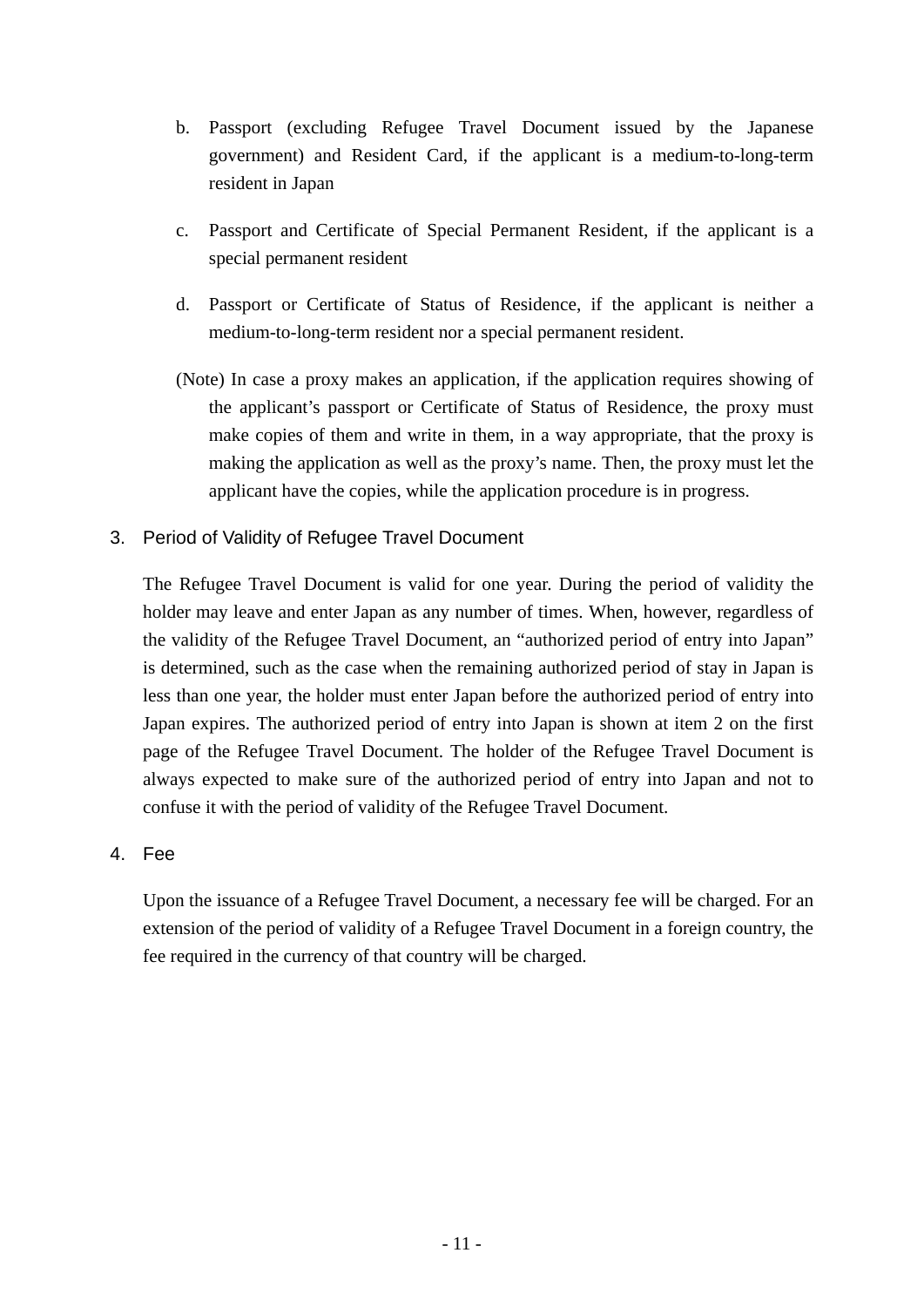## SECTION 6. LANDING PERMISSION FOR TEMPORARY REFUGE

Landing permission for temporary refuge is granted by the immigration inspector to aliens embarked on vessels, etc. when the immigration inspector deems that they have escaped from territories where their life, body, or physical freedom was imperilled for the reasons specified in the Refugee Convention or other similar reasons and that it is reasonable to allow them to disembark temporarily, and therefore it is permission granted as a "national emergency measure to provide protection (territorial asylum)."

#### 1. Application

(1) Eligible Persons

Aliens embarked on vessels or aircraft

(2) Application Method

In order to make an application, an applicant shall appear in person at the regional immigration bureau located at the port of entry. However, if the applicant is under 16 years of age or cannot appear in person because of illness or any other unavoidable reasons, the application may be made by his/her father or mother, spouse, child or another relative on behalf of the applicant.

#### 2. Necessary Documents for Application

- (1) Documents to Submit
	- a. Alien Disembarkation Record (generally called an E/D card; this card may be given out in the aircraft and is available from an airline counter or immigration inspection booth at the airport.) 1 copy
	- b. Declaration (distributed by the regional immigration bureau located at the port of entry; status-related matters, the reason for application, etc. should be stated.)

1 copy

- c. Photograph (if any) 2 copies
- d. Material showing justification for asylum (if any) 1 copy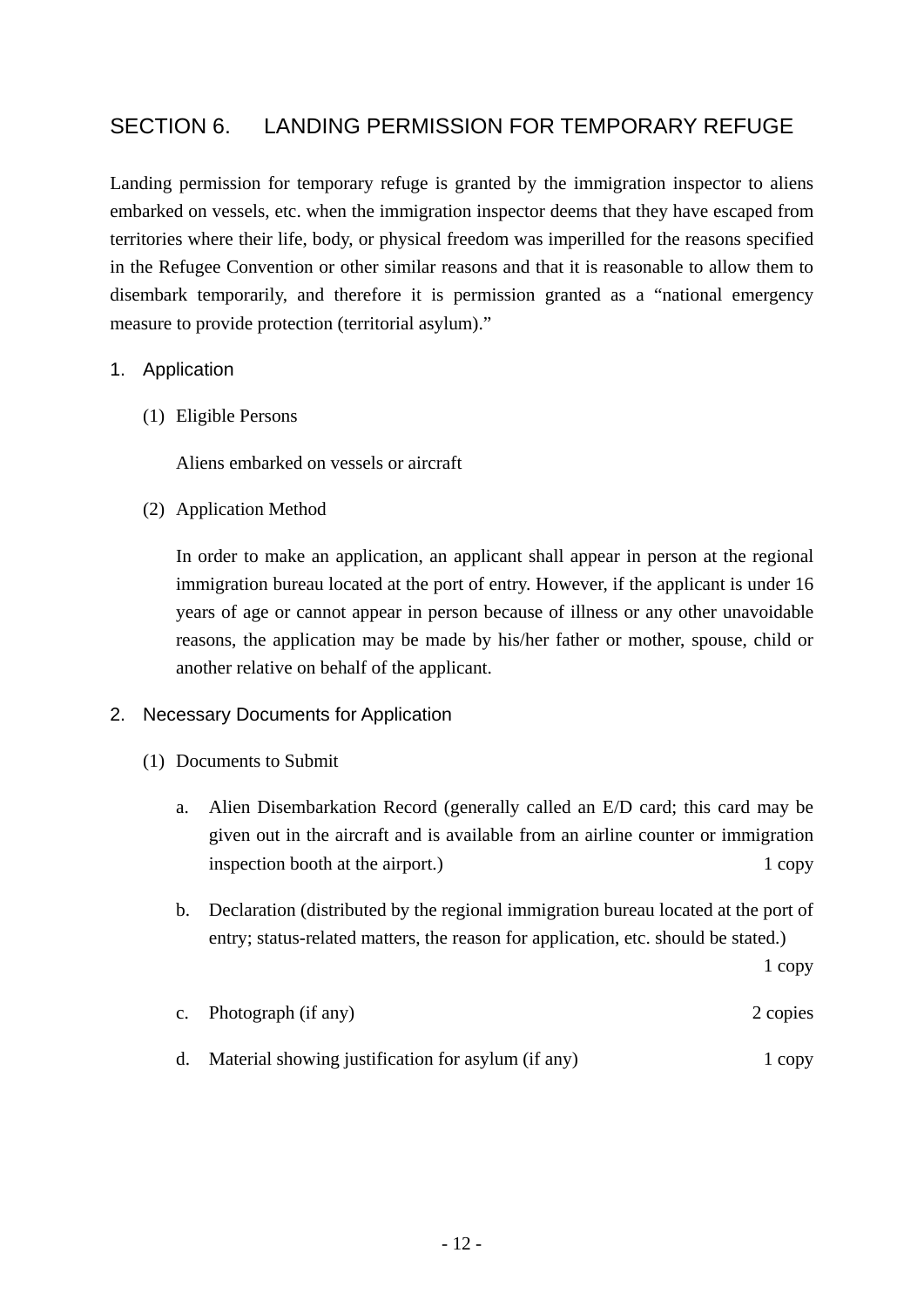#### (2) Documents to Show

- a. Passport and other voyage documents (if any)
- b. Documents showing identification (if any)

#### 3. Issuance of Certificate of Permission for Temporary Refuge

If, upon inspection, Landing permission for temporary refuge is granted, a certificate of permission for temporary refuge is issued. This certificate specifies the period of stay, residence, and the terms of disembarkation such as the scope of activity.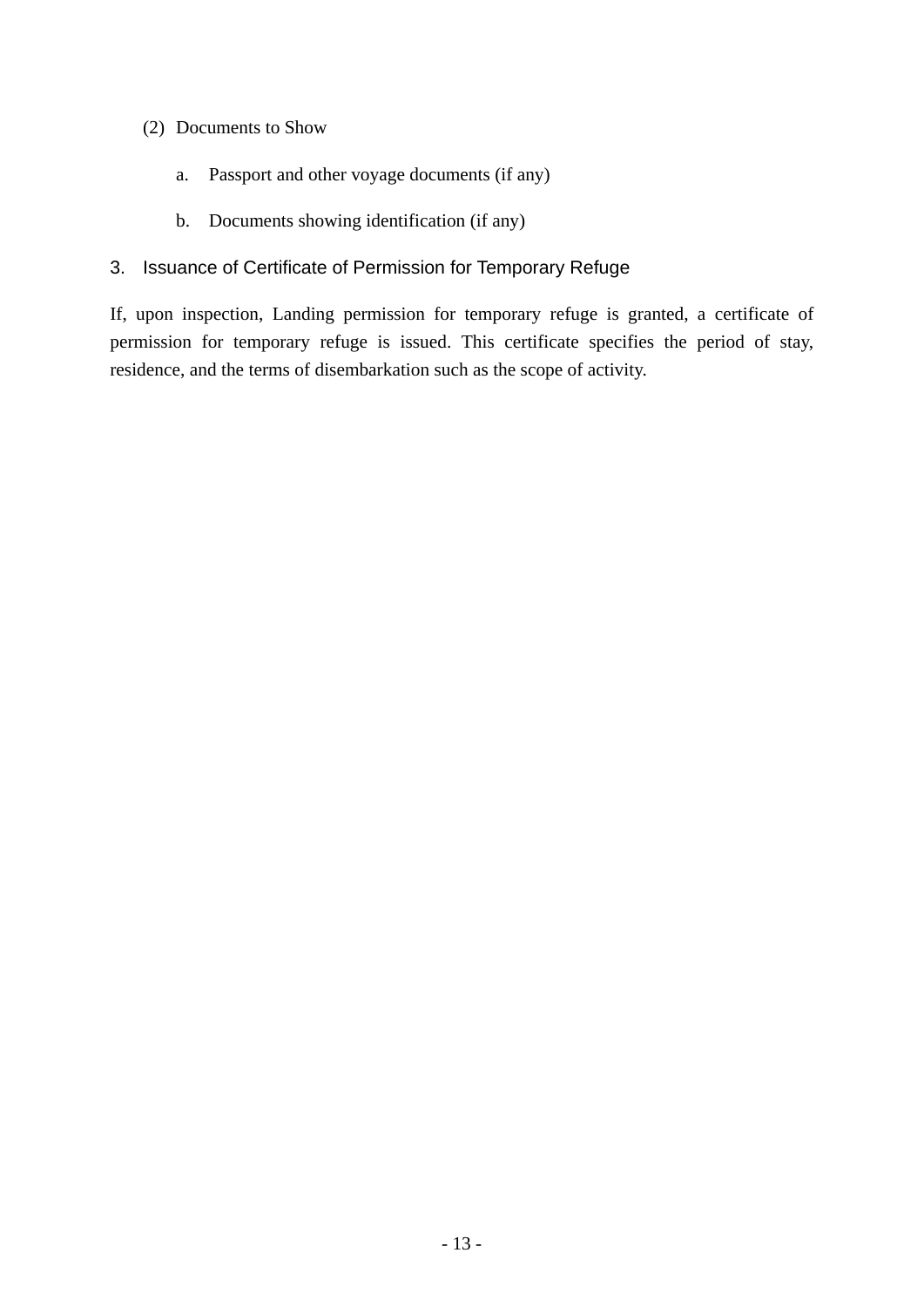# Illustration of Procedure for Recognition of Refugee Status